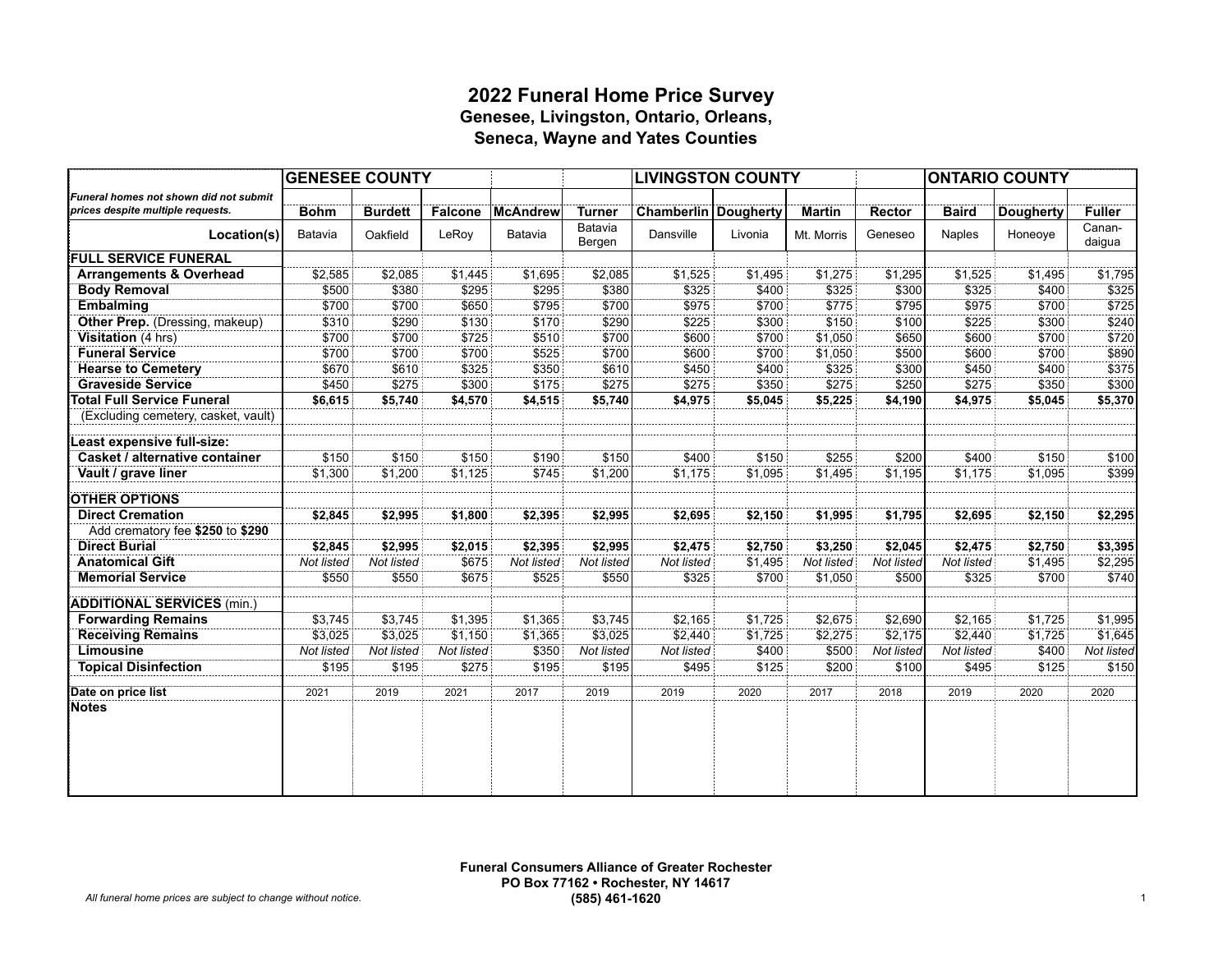### **2022 Funeral Home Price Survey Genesee, Livingston, Ontario, Orleans, Seneca, Wayne and Yates Counties**

|                                                                             |                | <b>ONTARIO COUNTY</b> | <b>ORLEANS COUNTY</b> |            |                    |                       | <b>SENECA COUNTY</b> |                  |            |                          |            |              |
|-----------------------------------------------------------------------------|----------------|-----------------------|-----------------------|------------|--------------------|-----------------------|----------------------|------------------|------------|--------------------------|------------|--------------|
| Funeral homes not shown did not submit<br>prices despite multiple requests. | <b>Halsted</b> | <b>McGuigan</b>       | <b>Miller</b>         | Palmisano  | <b>Patrick</b>     | <b>Bogan</b>          | Cooper               | <b>Mitchell</b>  | Coe        | Doran                    | Mull       | Sanderson    |
| Location(s) Manchester                                                      |                | Geneva                | Victor                | Geneva     | Clifton<br>Springs | Lyndonville<br>Medina | Medina               | Albion<br>Holley | Waterloo   | Seneca Falls<br>Waterloo | Waterloo   | Seneca Falls |
| <b>FULL SERVICE FUNERAL</b>                                                 |                |                       |                       |            |                    |                       |                      |                  |            |                          |            |              |
| <b>Arrangements &amp; Overhead</b>                                          | \$1,795        | \$1,895               | \$1,595               | \$1,150    | \$2,000            | \$2,400               | \$1,775              | \$2,455          | \$2,395    | \$2,090                  | \$1,495    | \$1,950      |
| <b>Body Removal</b>                                                         | \$305          | \$275                 | \$390                 | \$325      | \$285              | \$475                 | \$350                | \$490            | \$425      | \$435                    | \$250      | \$425        |
| <b>Embalming</b>                                                            | \$855          | \$650                 | \$565                 | \$795      | \$850              | \$650                 | \$850                | \$550            | \$685      | \$745                    | \$700      | \$780        |
| Other Prep. (Dressing, makeup)                                              | \$215          | \$185                 | \$198                 | \$190      | \$170              | \$190                 | \$165                | \$190            | \$300      | \$280                    | \$155      | \$220        |
| Visitation (4 hrs)                                                          | \$550          | \$700                 | \$1,155               | \$800      | \$725              | \$630                 | \$750                | \$255            | \$620      | \$1,275                  | \$750      | \$525        |
| <b>Funeral Service</b>                                                      | \$550          | \$550                 | \$850                 | \$800      | \$525              | \$605                 | \$600                | \$430            | \$550      | \$870                    | \$450      | \$600        |
| <b>Hearse to Cemetery</b>                                                   | \$375          | \$290                 | \$380                 | \$350      | \$285              | \$425                 | \$425                | \$425            | \$425      | \$425                    | \$295      | \$425        |
| <b>Graveside Service</b>                                                    | \$175          | \$200                 | \$305                 | \$425      | \$200              | \$180                 | \$300                | \$200            | \$295      | \$435                    | \$250      | \$350        |
| <b>Total Full Service Funeral</b>                                           | \$4,820        | \$4,745               | \$5,438               | \$4,835    | \$5,040            | \$5,555               | \$5,215              | \$4,995          | \$5,695    | \$6,555                  | \$4,345    | \$5,275      |
| (Excluding cemetery, casket, vault)                                         |                |                       |                       |            |                    |                       |                      |                  |            |                          |            |              |
| Least expensive full-size:                                                  |                |                       |                       |            |                    |                       |                      |                  |            |                          |            |              |
| Casket / alternative container                                              | \$305          | \$60                  | \$215                 | \$150      | \$200              | \$150                 | \$250                | \$140            | \$66       | \$95                     | \$199      | \$220        |
| Vault / grave liner                                                         | \$1,455        | \$1,490               | \$1,135               | \$1,100    | \$985              | \$1,095               | \$1,195              | \$1,295          | \$1,050    | \$975                    | \$1,200    | \$742        |
| <b>OTHER OPTIONS</b>                                                        |                |                       |                       |            |                    |                       |                      |                  |            |                          |            |              |
| <b>Direct Cremation</b>                                                     | \$2,275        | \$1,975               | \$1,195               | \$2,075    | \$2,000            | \$2,495               | \$2,550              | \$2,595          | \$3,109    | \$2,995                  | \$2,140    | \$2,950      |
| Add crematory fee \$250 to \$290                                            |                |                       |                       |            |                    |                       |                      |                  |            |                          |            |              |
| <b>Direct Burial</b>                                                        | \$4,255        | \$2,125               | \$3,200               | \$2,095    | \$2,200            | \$2,540               | \$3,870              | \$2,595          | \$3,071    | \$2,995                  | \$3,090    | \$2,950      |
| <b>Anatomical Gift</b>                                                      | Not listed     | Not listed            | \$1,285               | Not listed | Not listed         | Not listed            | Not listed           | \$1,580          | Not listed | \$1,625                  | Not listed | Not listed   |
| <b>Memorial Service</b>                                                     | \$600          | \$650                 | \$850                 | \$800      | \$550              | \$530                 | \$600                | \$530            | \$550      | \$870                    | \$400      | \$600        |
| <b>ADDITIONAL SERVICES (min.)</b>                                           |                |                       |                       |            |                    |                       |                      |                  |            |                          |            |              |
| <b>Forwarding Remains</b>                                                   | \$3,260        | \$1,410               | \$1,695               | \$1,800    | \$2,000            | \$1,500               | \$3,695              | \$2,200          | \$3,043    | \$1,550                  | \$997      | \$2,550      |
| <b>Receiving Remains</b>                                                    | \$2,315        | \$750                 | \$1,995               | \$1,475    | \$2,000            | \$1,200               | \$2,375              | \$1,900          | \$3,245    | \$1,430                  | \$997      | \$1,575      |
| Limousine                                                                   | Not listed     | Not listed            | \$505                 | \$200      | Not listed         | \$400                 | \$425                | \$350            | Not listed | Not listed               | \$150      | \$250        |
| <b>Topical Disinfection</b>                                                 | \$315          | \$100                 | \$95                  | \$200      | \$100              | \$100                 | \$50                 | \$200            | \$195      | \$350                    | \$250      | \$150        |
| Date on price list                                                          | 2020           | 2015                  | 2017                  | 2015       | 2018               | 2016                  | 2021                 | 2021             | 2017       | $\overline{2017}$        | 2016       | 2018         |
| <b>Notes</b>                                                                |                |                       |                       |            |                    |                       |                      |                  |            |                          |            |              |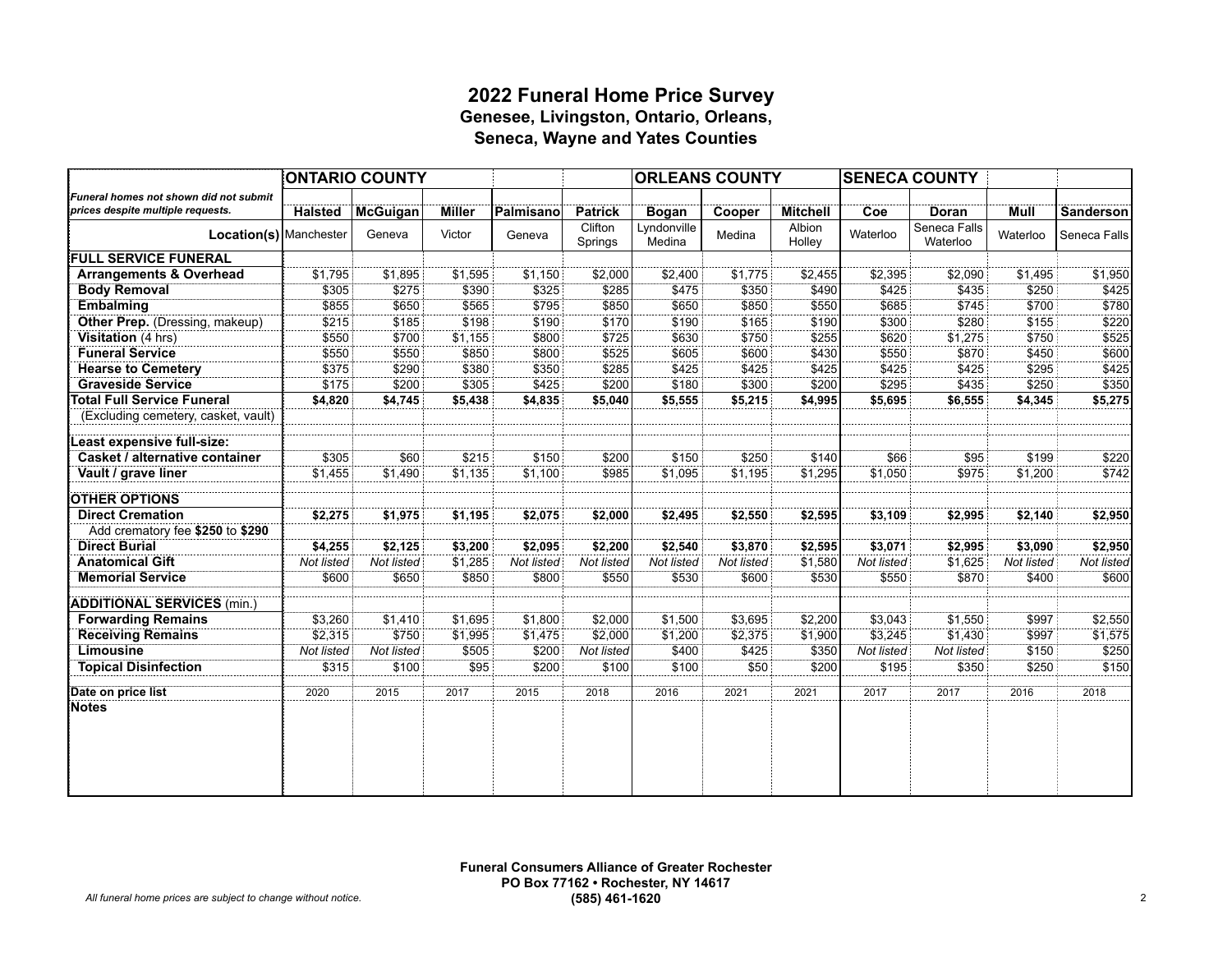#### **2022 Funeral Home Price Survey Genesee, Livingston, Ontario, Orleans, Seneca, Wayne and Yates Counties**

|                                        | <b>WAYNE COUNTY</b> |                           |                             |                |               |             |            | YATES COUNTY |                 |
|----------------------------------------|---------------------|---------------------------|-----------------------------|----------------|---------------|-------------|------------|--------------|-----------------|
| Funeral homes not shown did not submit |                     |                           |                             |                |               |             |            |              |                 |
| prices despite multiple requests.      | <b>Boeheim</b>      | <b>Murphy</b>             | <b>Norton</b>               | <b>Stevens</b> | Waterman      | <b>Yost</b> | Young      | <b>Baird</b> | <b>Townsend</b> |
| Location(s)                            | Lyons               | Macedon.<br>Ont., Palmyra | Savannah.<br>Sodus, Wolcott | Marion         | <b>Newark</b> | Palmyra     | Williamson | Dundee       | Penn Yan        |
| <b>FULL SERVICE FUNERAL</b>            |                     |                           |                             |                |               |             |            |              |                 |
| <b>Arrangements &amp; Overhead</b>     | \$1,550             | \$1,595                   | \$1,995                     | \$850          | \$1,795       | \$1,695     | \$1,550    | \$1,885      | \$2,250         |
| <b>Body Removal</b>                    | \$200               | \$475                     | \$475                       | \$350          | \$305         | \$400       | \$350      | \$420        | \$325           |
| <b>Embalming</b>                       | \$750               | \$695                     | \$775                       | \$850          | \$855         | \$695       | \$685      | \$850        | \$695           |
| Other Prep. (Dressing, makeup)         | \$340               | \$190                     | \$180                       | \$250          | \$215         | \$190       | \$300      | \$125        | \$150           |
| Visitation (4 hrs)                     | \$710               | \$900                     | \$580                       | \$525          | \$550         | \$600       | \$600      | \$450        | \$700           |
| <b>Funeral Service</b>                 | \$645               | \$700                     | \$605                       | \$525          | \$550         | \$600       | \$600      | \$450        | \$400           |
| <b>Hearse to Cemetery</b>              | \$250               | \$350                     | \$400                       | \$350          | \$375         | \$400       | \$375      | \$250        | \$375           |
| <b>Graveside Service</b>               | \$285               | \$300                     | \$290                       | \$350          | \$175         | Not listed  | \$250      | \$100        | \$150           |
| <b>Total Full Service Funeral</b>      | \$4,730             | \$5,205                   | \$5,300                     | \$4,050        | \$4,820       | \$4,580     | \$4,710    | \$4,530      | \$5,045         |
| (Excluding cemetery, casket, vault)    |                     |                           |                             |                |               |             |            |              |                 |
| east expensive full-size:              |                     |                           |                             |                |               |             |            |              |                 |
| Casket / alternative container         | \$240               | \$225                     | \$100                       | \$1,250        | \$305         | \$185       | \$75       | \$150        | \$50            |
| Vault / grave liner                    | \$730               | \$1,395                   | \$1.060                     | \$1.190        | \$1,455       | \$1,250     | \$980      | \$850        | \$495           |
| <b>OTHER OPTIONS</b>                   |                     |                           |                             |                |               |             |            |              |                 |
| <b>Direct Cremation</b>                | \$1,800             | \$1,120                   | \$2,895                     | \$1,900        | \$2,275       | \$1,180     | \$2,350    | \$2,750      | \$2,950         |
| Add crematory fee \$250 to \$290       |                     |                           |                             |                |               |             |            |              |                 |
| <b>Direct Burial</b>                   | \$2,000             | \$2,895                   | \$2,895                     | \$3,900        | \$4,255       | \$2,330     | \$2,350    | \$2,760      | \$3,795         |
| <b>Anatomical Gift</b>                 | Not listed          | \$1,495                   | Not listed                  | Not listed     | Not listed    | Not listed  | Not listed | Not listed   | Not listed      |
| <b>Memorial Service</b>                | \$530               | \$500                     | \$605                       | \$700          | \$650         | \$600       | \$600      | \$400        | Not listed      |
| <b>ADDITIONAL SERVICES (min.)</b>      |                     |                           |                             |                |               |             |            |              |                 |
| <b>Forwarding Remains</b>              | \$1,400             | \$1,670                   | \$2,470                     | \$850          | \$3,260       | \$1,895     | \$2,960    | \$2,500      | \$2,250         |
| <b>Receiving Remains</b>               | \$1,200             | \$1,670                   | \$2,470                     | \$400          | \$2,315       | \$895       | \$2,275    | \$2,390      | \$2,250         |
| Limousine                              | \$180               | Not listed                | Not listed                  | Not listed     | Not listed    | Not listed  | Not listed | \$300        | \$350           |
| <b>Topical Disinfection</b>            | \$225               | \$325                     | \$75                        | \$125          | \$315         | \$395       | \$200      | \$350        | \$125           |
| Date on price list                     | 2018                | 2020                      | 2019                        | 2012           | 2020          | 2021        | 2015       | 2018         | 2019            |
| <b>Notes</b>                           |                     |                           |                             |                |               |             |            |              |                 |
|                                        |                     |                           |                             |                |               |             |            |              |                 |
|                                        |                     |                           |                             |                |               |             |            |              |                 |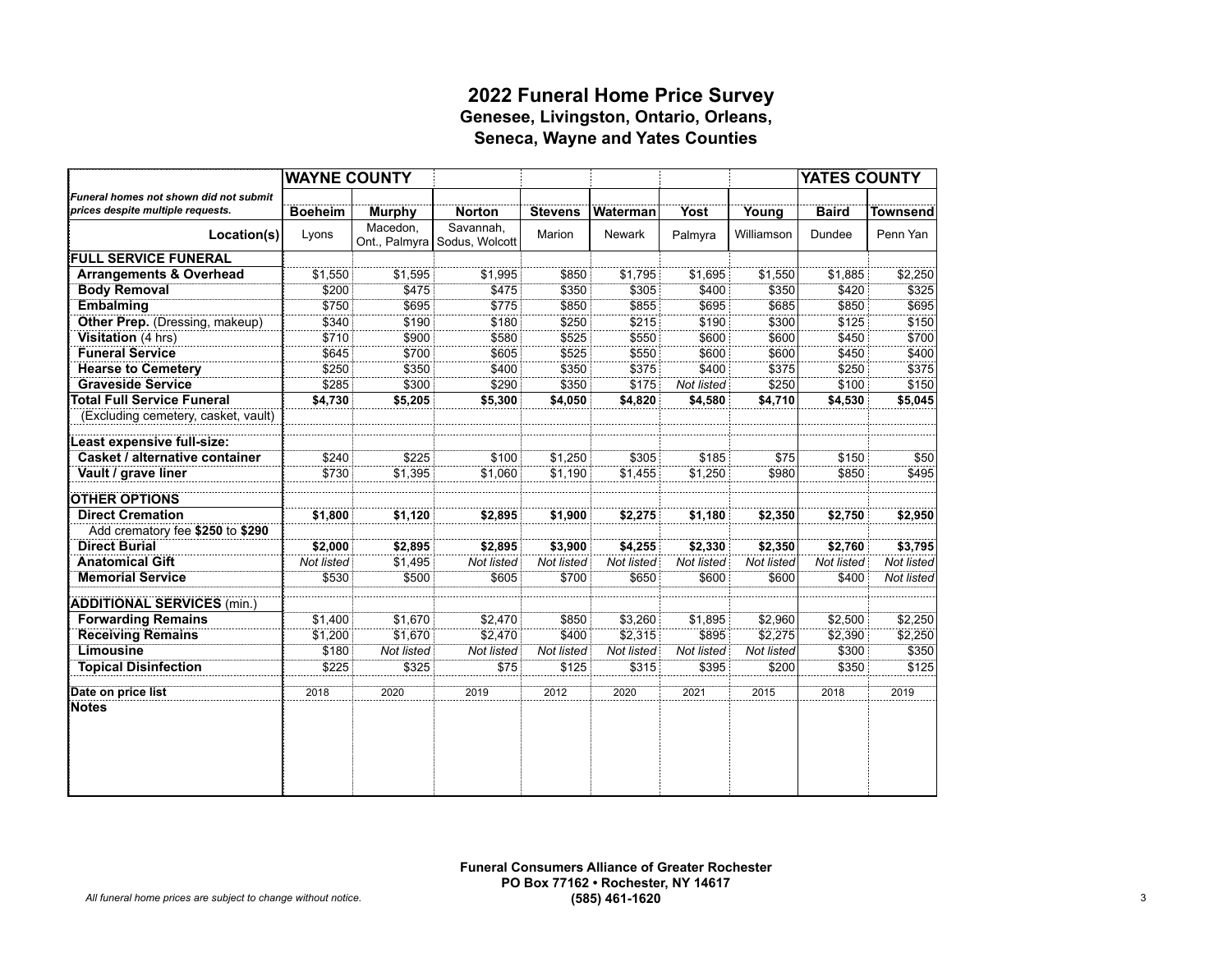# **How to Read This Survey**

We've compiled the prices from all local funeral homes on a simple spreadsheet. These prices are taken directly from the individually itemized goods and services on the General Price Lists at each funeral home. You have the right to choose only the goods and services you want. So, you can mix and match from the various services offered to fit your taste and budget. Cemetery fees are not covered by this survey; they vary greatly so it pays to shop around.

**Arrangements and Overhead:** This is the only non-declinable option for a full-service funeral. However, be aware that a charge for arrangements and overhead **is already included** in the prices for Direct Cremation, Direct Burial, the Forwarding and the Receiving of Remains, and **MUST NOT** be added to any of those choices.

**Body Removal, Hearse, and Limo:** We've shown the least expensive, local charge for each funeral home. Extra mileage costs vary, though, so check.

**Embalming:** Embalming is **NOT** required by law. Most funeral homes, however, will insist on it if there is to be a public viewing. Be sure to check with the funeral home if you want a private family viewing without embalming; many funeral homes permit this.

**Visitation:** Funeral homes charge differently for visitation, depending on the time of day or week, or how many hours you pick. We show the cost for four hours; some funeral homes consider four hours a "whole day," while others don't specify how many hours are offered, so be sure to check.

**Visitation, Funeral Service, Memorial Service:** State regulations require funeral homes to list the charge for staff separately from the charge for the facilities used. We've added the staff and facilities charges together here for your convenience. Funeral homes list a range of prices based on many variables. For consistency, we have shown funeral service charges with a minimal number of staff, with prior visitation, during non-holiday hours, and with the service held at funeral home. Most funeral homes will conduct a funeral off-site as well, and in that case the prices may be different. The price listed for a memorial service assumes no visitation; if visitation is desired, in most cases the funeral service price would be charged. Be sure to ask.

**Graveside Service:** Price shown applies only when a formal service is held at the gravesite. The law requires the funeral director to be present at the interment, and that charge should be included in the Arrangements and Overhead price. Grave equipment (lowering device, tents, chairs) would be an additional funeral home cost or cemetery charge. Check with the funeral home or cemetery for price specifics.

**Total Full Service Funeral:** This is a partial cost for a hypothetical full-service funeral, what funeral homes call a "traditional" funeral. It does **NOT** include the cost of the casket / alternative container, vault / grave liner, or cemetery fees. The cost of the casket can be a significant part of the total funeral cost. The funeral director will offer caskets ranging in price from \$1,000 to more than \$30,000.

**Casket / Alternative Container:** State regulations require funeral homes to give a combined price range for their caskets (ornamented containers, lined, and with handles) and alternative containers (unornamented boxes, unlined, and usually made of fiberboard). This obscures the cost of the cheapest **real** casket, because the lowest price in the range may be for a fiberboard box. It is sometimes impossible to tell how much the cheapest casket actually is. New York State Regulations require funeral homes to offer direct burial and direct cremation with an alternative container—AND, they may **NOT** force consumers to buy a fancier or more costly casket.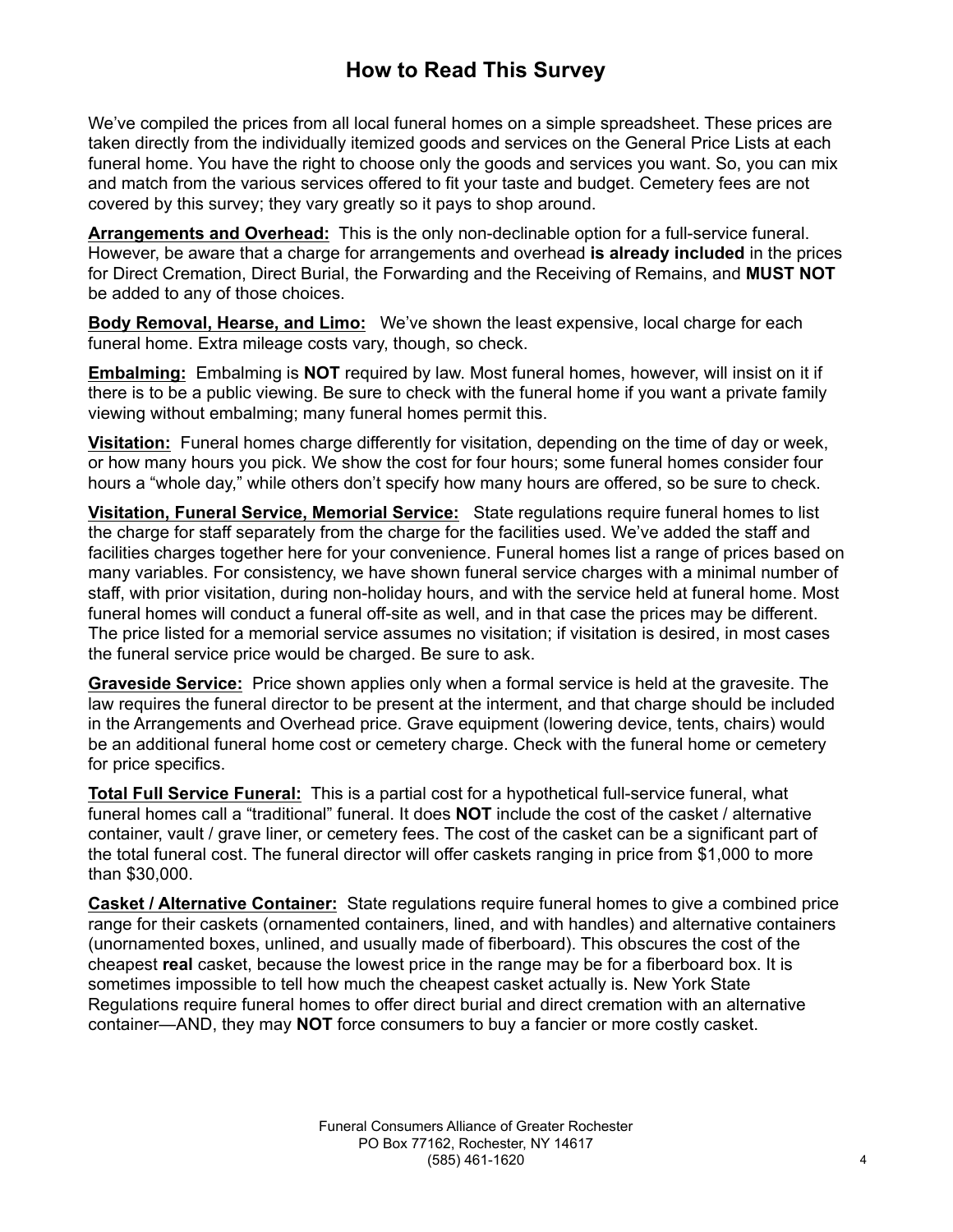# **How to Read This Survey**

**Vault / Grave Liner:** State regulations require funeral homes to give a price range for an outer burial container that most cemeteries require. Generally, funeral homes list a range for the ornate, often sealed containers called "vaults"; some, however, listed the cost of a much cheaper outer burial container known simply as a concrete grave liner.

**Direct Cremation:** Direct cremation is simply cremation without visitation or a service at the funeral home. It includes picking up the body, completing the necessary paperwork, and transporting the body to the crematory. The price for direct cremation includes the alternative container, however, you may supply your own and deduct the cost of the container. Direct cremation **does not include** the actual crematory fee.

**Direct Burial:** Direct burial is simply a burial without visitation or a service at the funeral home. It includes picking up the body, completing the necessary paperwork, and delivering the body to the cemetery. The price for direct burial includes the alternative container, however, you may supply your own and deduct the cost of the container. The price **does not include** cemetery expenses, such as the cost of the grave, the digging of the grave, a vault, or a marker.

**Anatomical Gift:** This is the donation of one's entire body to a Medical Center for education and research. The donor must be registered with the facility prior to death, and meet certain eligibility requirements at time of death. The Medical Center will provide all arrangements free of charge if death occurs in a nursing home or hospital within Monroe County, and in all cases they will cremate the donated body and return the ashes to the family without charge. If death occurs at other locations, a funeral home must be used; prices shown include pick up of the body, preparation, and delivery to the Medical Center. There may be additional charges for mileage beyond a certain radius specified by the funeral home.

**Forwarding Remains to Another Funeral Home:** If the body is to be shipped a long distance, or to a handful of states that require embalming for shipped bodies, you may need to **add the cost** of embalming to the price of Forwarding Remains.

**Topical Disinfection:** Might be used if a body is not to be embalmed, or for informal family viewing. Most price lists used in this survey disclose that this service is optional. You may, in fact, refuse to pay for this item if it is done without your specific permission.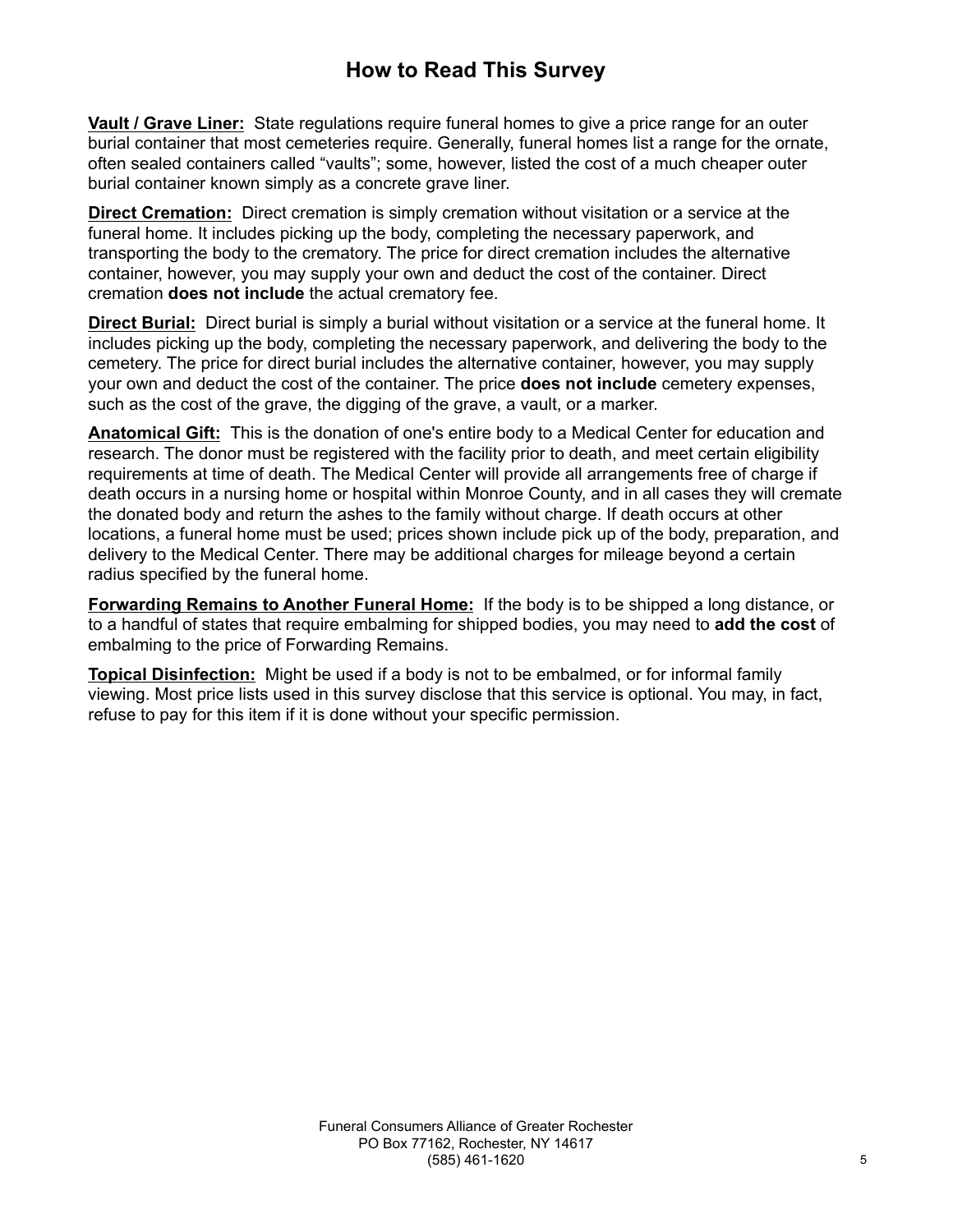## **Funeral Home Addresses**

| <b>GENESEE COUNTY</b>                                 |                           |                        |       |              |                                         |
|-------------------------------------------------------|---------------------------|------------------------|-------|--------------|-----------------------------------------|
| <b>Bohm-Calarco-Smith Funeral Home</b>                | 308 East Main St.         | Batavia                | 14020 | 585-343-5673 | www.bataviafuneralhomes.com             |
| <b>Burdett &amp; Sanford Funeral Home</b>             | 11 Maple Ave.             | Oakfield               | 14125 | 585-948-5325 | www.bataviafuneralhomes.com             |
| Cameron, Brady & Steuber Funeral Home                 | 111 Wolcott St.           | LeRoy                  | 14482 | 585-768-6800 | www.leroyfuneralhome.com                |
| <b>Falcone Family Funeral &amp; Cremation Service</b> | 8700 Lake Rd.             | LeRoy                  | 14482 | 585-768-2400 | www.falconefuneralhome.com              |
| <b>Gilmartin Funeral Home &amp; Cremation Co.</b>     | 329-333 West Main St.     | Batavia                | 14020 | 585-343-8260 | www.gilmartinfuneralhome.com            |
| J. Leonard McAndrew Funeral Home                      | 2 Bogue Ave.              | Batavia                | 14020 | 585-343-6158 | www.mcandrewfuneralhomes.net            |
| Michael S. Tomaszewski Funeral & Cremation<br>Chapel  | 4120 West Main Street Rd. | Batavia                | 14020 | 585-343-7500 | www.tomaszewskifh.com                   |
| H.E. Turner & Co.                                     | 403 East Main St.         | Batavia                | 14020 | 585-343-8868 | www.bataviafuneralhomes.com             |
| <b>H.E. Turner &amp; Co.</b>                          | 51 South Lake St.         | Bergen                 | 14416 | 585-494-1210 | www.bataviafuneralhomes.com             |
|                                                       |                           |                        |       |              |                                         |
| <b>LIVINGSTON COUNTY</b>                              |                           |                        |       |              |                                         |
| <b>Alhart Funeral Home</b>                            | 3068 Main St.             | Caledonia              | 14423 | 585-538-6500 | www.alhartfuneralhome.com               |
| <b>Chamberlin-Baird Funeral Home</b>                  | 73 Main St.               | Dansville              | 14437 | 585-335-2600 | www.bairdfuneralhomes.com               |
| Kevin W. Dougherty Funeral Home                       | 21 Big Tree St.           | Livonia                | 14487 | 585-346-5401 | www.doughertyfuneralhomes.com           |
| <b>Hindle Funeral Home</b>                            | 271 Main St.              | Dansville              | 14437 | 585-335-5670 | www.hindlefuneralhome.com               |
| John W. Martin Funeral Home                           | 37 Chapel St.             | Mt. Morris             | 14510 | 585-658-4200 | www.johnwmartinfuneralhome.com          |
| O'Connell-Dougherty Funeral Home                      | 2041 Lake Ave.            | Lima                   | 14485 | 585-582-1655 | www.stephenson-doughertyfuneralhome.com |
| <b>Rector-Hicks Funeral Home</b>                      | 111 Main St.              | Geneseo                | 14454 | 585-243-0995 | www.rector-hicksfuneralhome.com         |
| <b>Stephenson-Dougherty Funeral Home</b>              | 350 Genesee St.           | Avon                   | 14414 | 585-226-2340 | www.stephenson-doughertyfuneralhome.com |
|                                                       |                           |                        |       |              |                                         |
| <b>ONTARIO COUNTY</b>                                 |                           |                        |       |              |                                         |
| <b>Baird-Moore Funeral Home</b>                       | 154 South Main St.        | <b>Naples</b>          | 14512 | 585-374-2600 | www.bairdfuneralhomes.com               |
| <b>Cheney Funeral Home</b>                            | 70 Main St.               | <b>Phelps</b>          | 14532 | 315-548-4241 | www.cheneyfuneralhome.com               |
| <b>Cremation Service of Rochester</b>                 | 26 Maple Ave.             | Victor                 | 14564 | 585-924-8560 | www.jarmuszcottonfuneralhome.com        |
| <b>DeVaney-Bennett Funeral Home</b>                   | 181 North Main St.        | Geneva                 | 14456 | 315-789-2224 | www.devaneybennettfh.com                |
| Kevin W. Dougherty Funeral Home                       | 8624 Main St.             | Honeoye                | 14471 | 585-229-2444 | www.doughertyfuneralhomes.com           |
| <b>Fuller Funeral Home</b>                            | 190 Buffalo St.           | Canandaigua            | 14424 | 585-394-2220 | www.fullerfh.com                        |
| <b>Halsted-Patrick Funeral Home</b>                   | 19 North Main St.         | Manchester             | 14504 | 585-289-4014 | www.halstedpatrickfuneralhome.com       |
| <b>Jarmusz Cotton Funeral Home</b>                    | 26 Maple Ave.             | Victor                 | 14564 | 585-924-3310 | www.jarmuszcottonfuneralhome.com        |
| <b>Johnson-Kennedy Funeral Home</b>                   | 47 North Main St.         | Canandaigua            | 14424 | 585-394-4280 | www.johnsonkennedy.com                  |
| <b>Johnson-Kennedy Funeral Home</b>                   | 2 South Ave.              | East Bloomfield        | 14443 | 585-657-7717 | www.johnsonkennedy.com                  |
| <b>McGuigan &amp; Bero Funeral Home</b>               | 45 High St.               | Geneva                 | 14456 | 315-789-1313 | www.mcguiganberofuneralhome.com         |
| Miller Funeral & Cremation Services of Victor         | 301 West Main St.         | Victor                 | 14564 | 585-924-5730 | www.millerofvictor.com                  |
| Palmisano-Mull Funeral Home                           | 28 Genesee St.            | Geneva                 | 14456 | 315-789-6613 | www.palmfh.com                          |
| R.A. Patrick Funeral Home                             | 26 West Main St.          | <b>Clifton Springs</b> | 14432 | 315-462-2221 | www.rapatrickfuneralhome.com            |
| Kenneth J. Perkins Funeral Home                       | 2583 East Main St.        | Gorham                 | 14461 | 585-526-6500 | www.kenperkinsfuneralhome.com           |
| <b>Sainsbury Funeral Home</b>                         | 78 West Main St.          | Shortsville            | 14548 | 585-289-4099 | None                                    |
|                                                       |                           |                        |       |              |                                         |